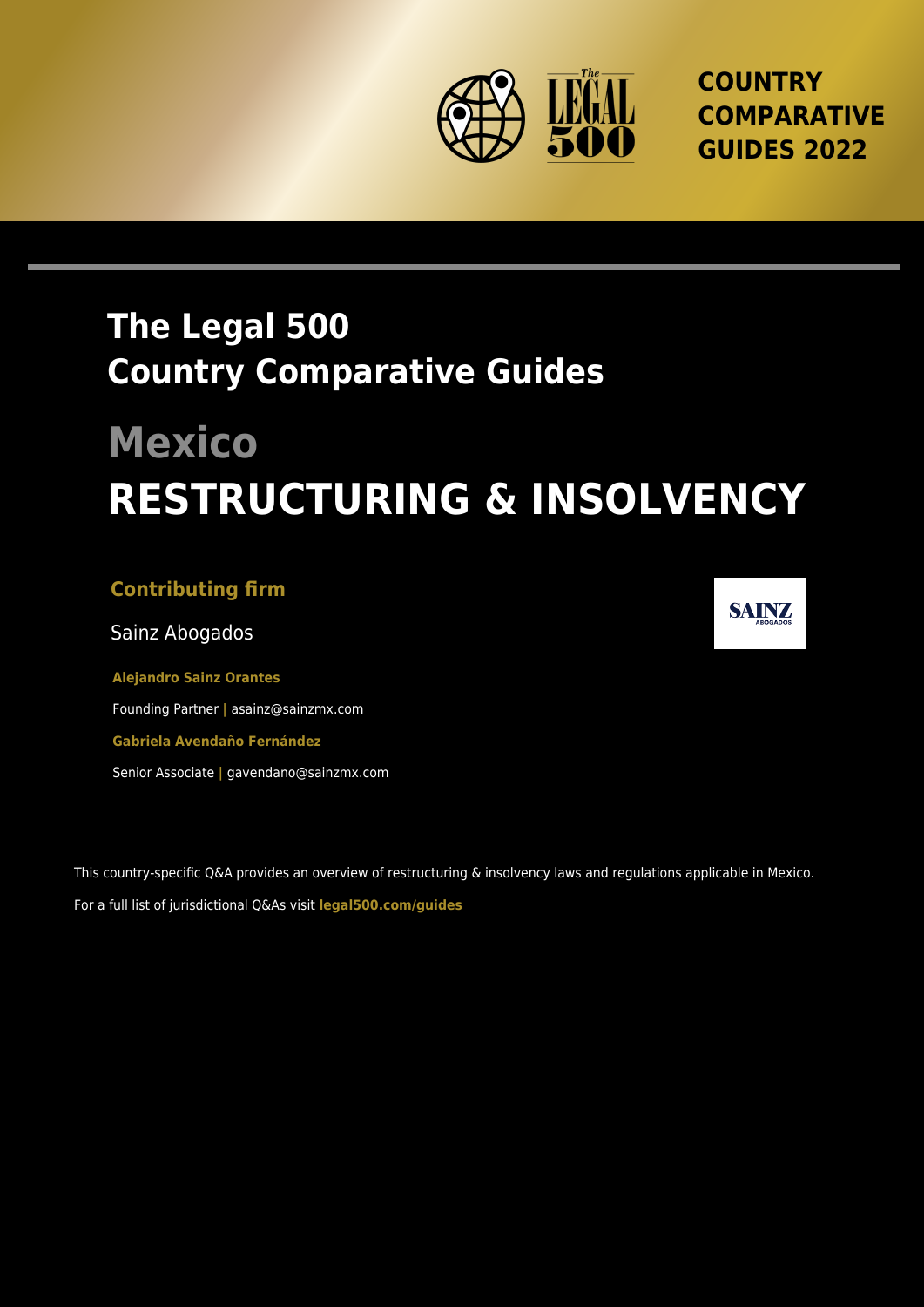### **MEXICO RESTRUCTURING & INSOLVENCY**



#### **1. What forms of security can be granted over immovable and movable property? What formalities are required and what is the impact if such formalities are not complied with?**

Mexican law provides two main security forms: mortgage and pledges. The most common security for immovable property is the mortgage, which is governed by state law. This security requires to be documented in a notarial instrument and shall comply with the publicity principle by its registration so that it may be opposable against third parties. Depending on the asset granted as collateral there are some cases where additional registration is required (with the Federal Telecommunication Registry, Maritime Registry, etc). However, there are some cases where the security does not require registration before public record offices and a direct notification to the debtor of the collector's rights is sufficient.

The most common securities for movable or intangible assets are the guaranty trusts and the floating lien pledges, governed by federal law. The Mexican laws provide that all rights and movable property can be pledged under a floating lien pledge – except for those rights that are strictly personal to its holder – which is the case of equity quotas (stock pledge).

The type of the applicable remedy or legal action will depend on the type of industry and security, if any, implemented over assets of the debtor or the guarantors. Moreover, summary proceedings for the enforcement of commercial claims are available when the lawsuit seeking enforcement is based on a document that allows for summary enforcement as a consequence of non-performance; for example, Mexican promissory notes allow summary enforcements.

#### **2. What practical issues do secured creditors face in enforcing their security**

#### **(e.g. timing issues, requirement for court involvement)?**

Mortgages must be executed through a judicial procedure. Mexican law provides for a special procedure for the execution of mortgages. Said procedure is divided in two phases, the general phase, in which the creditor and the debtor summit their evidence and pleadings in order for the judge to order the execution of the property, and the execution phase, in which the property is assessed and then sold, in order to pay the debtors secured obligations.

Pledges can be executed via a judicial or extrajudicial procedure. The extrajudicial execution procedure is optional and is ideal in case there is no controversy over the enforceability of the credit, its amount and the deliver of the property over which the pledge was created. The judicial procedure is similar to that of the mortgage, to the extend that the creditor must file a claim against the debtor, in order for the judge to order for the delivery of the property to the creditor and to order the sale of said property in order to pay the creditor.

The timelines for the execution of securities would depend on the type of security, but usually obtaining a final order takes between 12 and 30 months.

A creditor may foreclose on the collateral through the enforcement of its creditor's rights and by following the special enforcement procedure applicable to the type of collateral granted in its favor (stock pledge; floating pledge over assets; mortgage; special mortgage over concessions, etc). However, if the concurso procedure has been accepted by the court, then the creditors will be prevented to foreclose on the collateral or sell collateral in a private sale while the procedure is in progress. Likewise, special measures or injunctions might be granted to the debtor in order for the latter to preserve its assets and operations, and to protect the debtor from separate or individual creditors' rights seeking the enforcement of collateral or seizure or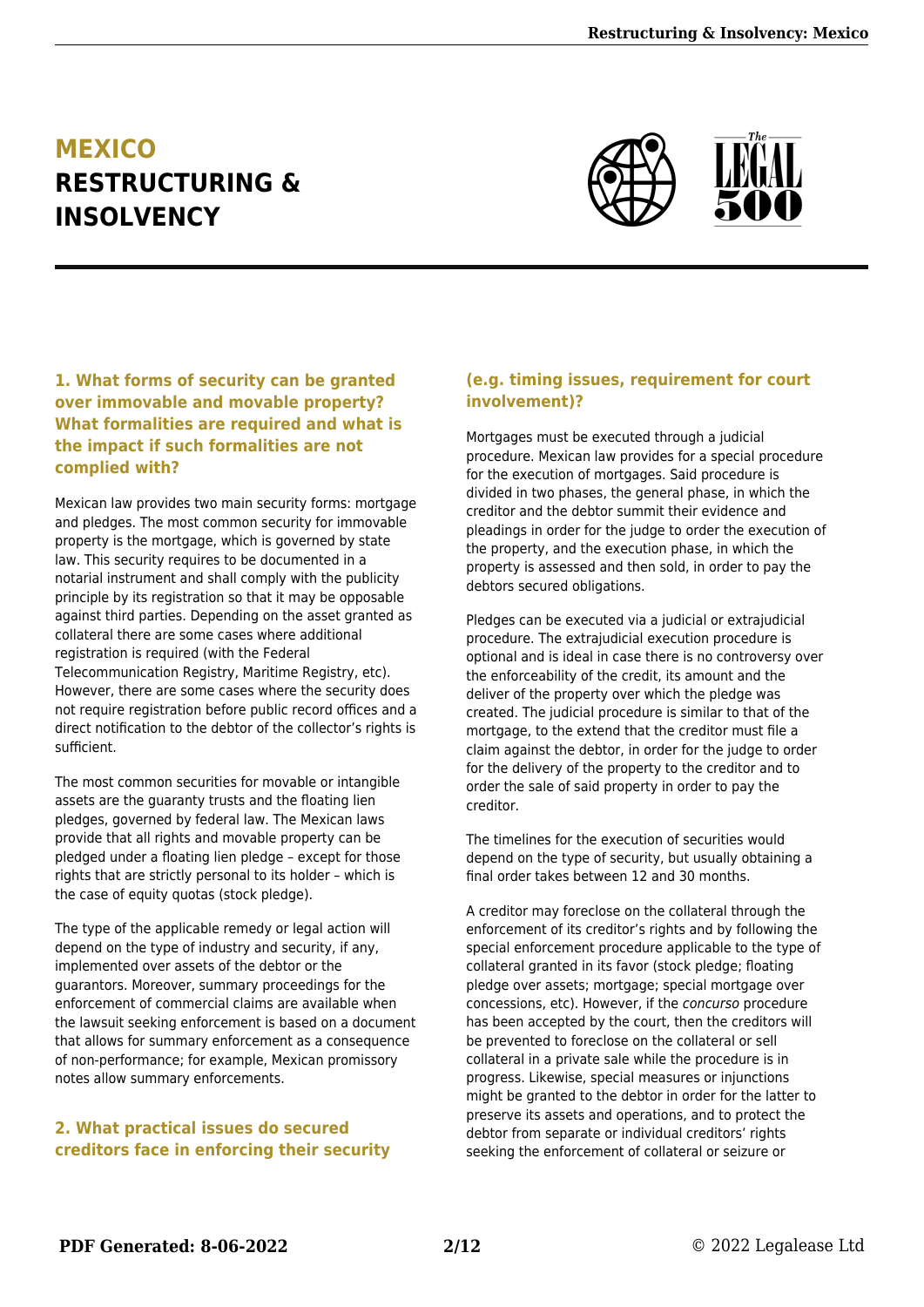attachment over a debtor's assets. Upon the insolvency declaration by the competent court, a stay is automatically imposed over enforcement of the creditors' rights (including secured creditors) and remains in force throughout the conciliation stage.

#### **3. What is the test for insolvency? Is there any obligation on directors or officers of the debtor to open insolvency procedures upon the debtor becoming distressed or insolvent? Are there any consequences for failure to do so?**

The substantive test for a debtor to be declared insolvent is that it has generally failed to perform its obligations. For the purposes of the Concursos Law, an individual or entity has generally failed to perform its obligations if it has defaulted its obligations contracted with two or more different creditors and if the obligations of the debtor which have been due for at least 30 days represent, at least, 35% of all the debtor's obligations on the date on which the demand or insolvency petition is filed (or depends, or both, if it was an involuntary or voluntary petition, respectively) or the debtor does not have any of the following assets in an amount sufficient to perform at least 80% of its obligations due on the date on which the demand or insolvency petition is filed: (i) cash and demand deposits; (ii) term deposits and investments becoming exercisable or maturing in a term no longer than 90 calendar days following the date on which the demand or insolvency petition is filed before the court; (iii) customer receivables with a maturity date not exceeding 90 calendar days following the date on which the demand or insolvency petition was filed before the court; or (iv) securities or negotiable instruments available at the relevant markets which may be sold within a term of 30 business days, with a known value on the date on which the demand or insolvency petition was filed before the court.

Regarding liabilities, penalties, or other implications for failing to comply with mandatory proceedings, the most evident and immediate implication for a company when not commencing a timely insolvency proceeding is that its contracts will be terminated due to defaults and breaches and it may also fail in continuing to be a qualified bidder, if that is the case. Likewise, creditors will likely begin to exercise remedies and actions such as the enforcement of guaranties.

Directors of a company engaging in any malicious or illegal act or conduct that causes the non-performance of the company's payment obligations, might be held liable to civil actions or even subject to criminal prosecution, in the event of fraudulent acts. However,

the directors may not be liable for continuing to operate a company under financial distress.

#### **4. What insolvency procedures are available in the jurisdiction? Does management continue to operate the business and/or is the debtor subject to supervision? What roles do the court and other stakeholders play? How long does the process usually take to complete?**

The Concursos Law provides for a single insolvency proceeding known as concurso mercantil (conciliation/restructuring or insolvency/bankruptcy procedure). The applicable laws to restructurings and insolvency proceedings are mainly the Concursos Law, the General Law on Business Organizations, the Law of Credit Institutions and the Law of Insurance and Bonds Institutions.

The debtor itself, any creditor, the district attorney, a judge, and tax authorities in their capacity as creditors, may file insolvency claims. With the petition filed by creditors or authority (involuntary) or the insolvency petition filed by the company (voluntary), as the case may be, a guaranty or bond must be posted to guaranty the examiner's fee payment.

The first stage of a concurso procedure is the conciliation stage, which is purported to encourage a binding reorganization agreement between the debtor and its creditors and, thus avoid the debtor's bankruptcy or liquidation (restructuring plan or creditors' agreement). The conciliation stage shall not last more than 185 calendar days, unless extended for up to two additional consecutive periods of 90 calendar days each; provided, however, that in no event shall the conciliation stage last more than 365 calendar days.

Once the commercial insolvency of the debtor has been declared, the conciliation stage shall commence, and attempts to find a formula to allow the debtor and creditors to come to an agreement will begin. A conciliator, who initially acts as an intermediary between the company and its creditors, must direct this attempt. The role of the examiner and of the conciliator may be performed by the same individual.

Pursuant to the purposes of the Concursos Law, the conciliator shall act as an amicable intermediary among the parties. One of the functions or powers of conciliator is to recognize claims based on the debtor's accounting records in order to streamline the claim recognition process. The conciliator will also collaborate in the decision regarding whether the business will continue to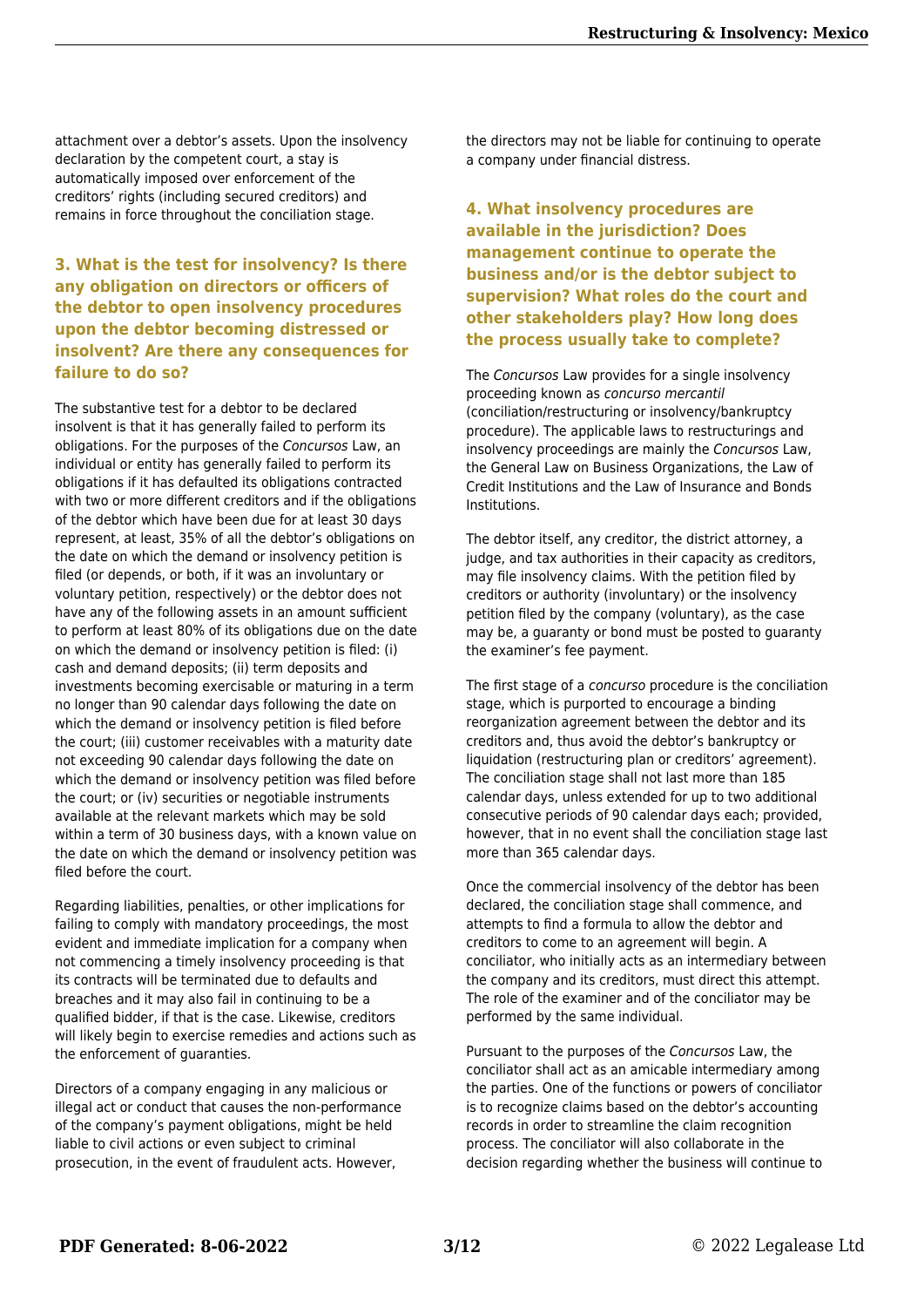be operated by debtor's restructuring the debt (debtorin-possession), or whether it is necessary to remove existing management from the operation of the company.

The second stage of a *concurso* procedure, if applicable, consists of the bankruptcy stage. The debtor may be declared bankrupt if the conciliation stage ends without the parties reaching a creditors' agreement; the debtor fails to comply with the creditors' agreement; or the debtor requests its bankruptcy, or the conciliator requests the debtor's bankruptcy and the court agrees to grant it.

In addition to the effects attributed to the declaration of insolvency, the bankruptcy judgment: suspends the ability of the debtor to perform legal acts, which then affects its business and assets; causes the appointment of a receiver, with full authority to replace the debtor or the conciliator, as the case may be, in the management of the debtor's business; orders the debtor and any third party having possession of the debtors' assets to deliver all such assets to the receiver; requires that payments to the debtor only be made with the receiver's authorization (failure to obtain such authorization leads to double payments); invalidates any acts performed by the debtor or its representatives following the bankruptcy judgment without the receiver's authorization; and invalidates any payments executed by the debtor after the bankruptcy judgment.

The debtor may retain management during the conciliation stage and, if that is the case, the conciliator shall: supervise the accounting and all transactions performed by the debtor; decide if any existing agreements binding on the debtor must be terminated; approve, with the prior opinion of the interveners appointed by the creditors, new credits in favor of the debtor, the creation of new security interests, the substitution of any existing security interests or the sale of any assets not involved in the ordinary course of business of the debtor; and call the board to discuss and approve matters relating to the debtor's business.

In the event the debtor is removed from the management of its business, the conciliator will become the administrator and will be granted with full authority to conduct the business, on the understanding that the authorities of the debtor and its decision-making committees shall cease. The conciliator may also request the court to suspend the debtor's operations if the pool of assets or an increase in the debtor's liabilities is at risk.

#### **5. How do creditors and other stakeholders rank on an insolvency of a debtor? Do any stakeholders enjoy particular priority (e.g. employees, pension liabilities)? Could the claims of any class of creditor be subordinated (e.g. equitable subordination)?**

As per the Concursos Law, in the conciliation stage of a concurso proceeding, creditors are given the opportunity to prove their claims and become acknowledged or recognized creditors.

The Concursos Law classifies creditors into the following categories:

- a. secured creditors (with mortgages or pledges), and tax secured claims;
- b. general labor (other than those mentioned below) and unsecured tax claims;
- c. creditors with special privilege (recognized in the law with such privilege or withholding right);
- d. common creditors in commercial transactions and in other transactions (unsecured creditors); and
- e. subordinated creditors (intercompany creditors or those subordinated by contract).

Preferred creditors (with security rights) are paid first with the proceeds from the sale of mortgaged or pledged items. Subsequently, the secured creditors with special privilege shall be paid. If the items have a value or a price in excess of the debt, any such excess is directed to cover subsequent debt payments to other creditors. If the price does not cover the debt, preferred or with special privilege creditor may participate, pro-rata, regardless of dates, as a common creditor, to collect the remaining amount. Common commercial creditors collect pro-rata from the balance after the initial sale of assets to satisfy all prior debts. The balance thereof will then be apportioned among non-commercial creditors.

General Labor credits and tax credits shall be paid after payment of the secured creditors, but prior to the payment of credits with special privilege, unsecured creditors and subordinated creditors.

However, it is important to note that in addition to these categories, there are other types of credits that have priority over all other categories: **(i)** severance payments to employees and accrued and unpaid salaries bearing in mind the wages for the last two working years prior to the date of declaration of insolvency (management included) ; **(ii)** expenses incurred in the administration of the estate of the Debtor as approved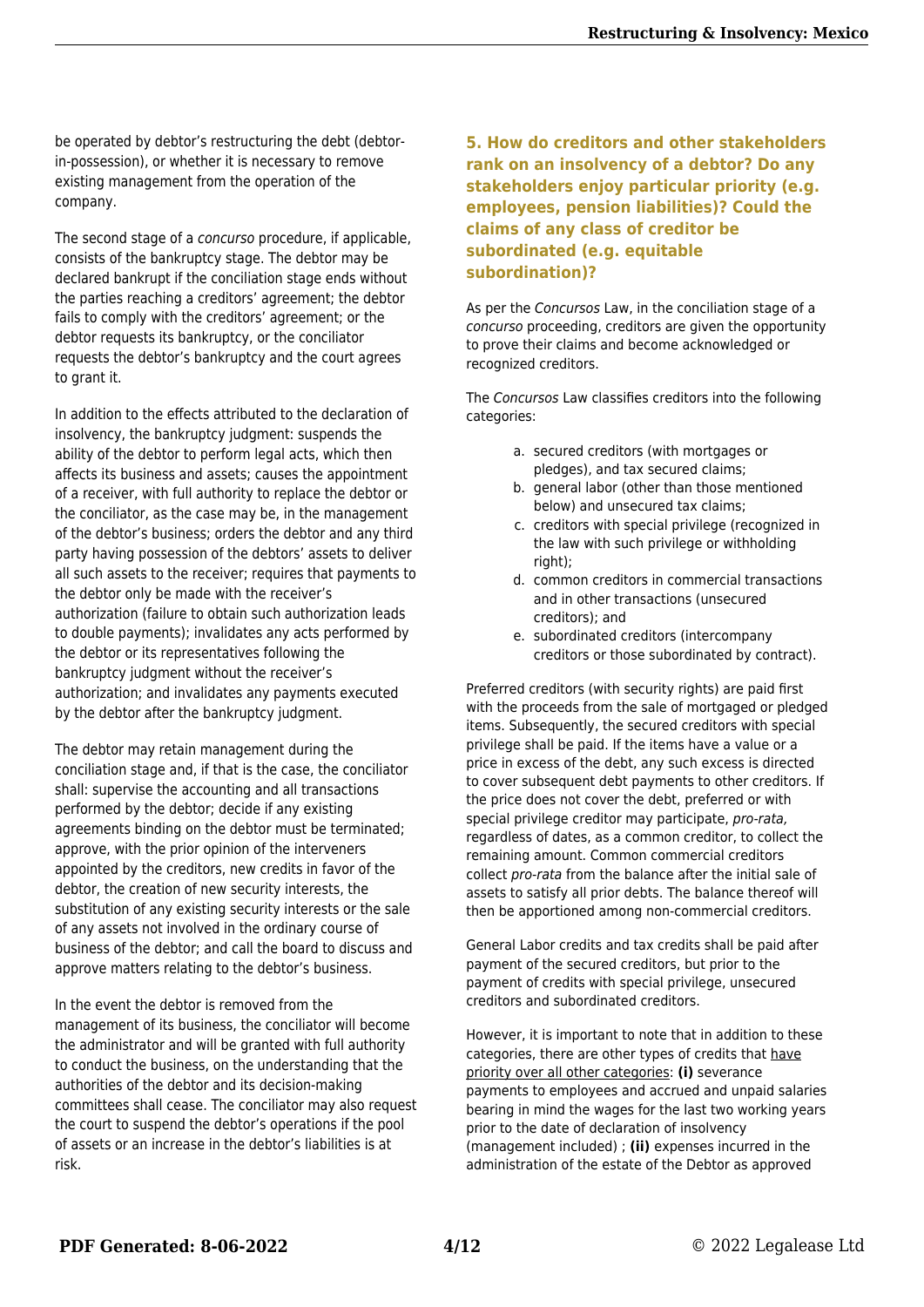by the Conciliator and/or Court, and/or "DIP" loans authorized by the Court, or by the Conciliator, to preserve the liquidity and ordinary operations of the debtor; **(iii)** claims incurred to cover the general expenses to preserve the assets of the debtor (their conservation and administration; this shall not include the Debtor´s advisors fees); and **(iv)** claims derived from judicial or out-of-court proceedings for the benefit of the estate of the Debtor.

As per the Concursos Law, Common Creditors are paid after the secured creditors, labor creditors and creditors with special privileges but prior to the payment of credits with subordinated credits. Common Creditors are the creditors that are not consider as secure or with special privileges creditors. Those individuals or companies that have control over the debtor are also considered as Common Creditors by the Concursos Law.

Subordinated Creditors are the last creditors to be paid in a concurso proceeding. As per the Concusos Law, Subordinated Creditors are those creditors whose credits have been expressly subordinated; as well as with unsecured credits granted by: (i) the administrator, main directors or any member of the board of directors of the debtor, shareholders that holds more than 50% (fifty per cent) of the equity quota of the debtor or any other person that holds control, directly or indirectly over the debtor; or (ii) any other company with the same administrator, board members or main directors.

Equity holders will receive any remaining amount after having paid all type of creditors. They are not paid prior to any other creditor.

**6. Can a debtor's pre-insolvency transactions be challenged? If so, by whom, when and on what grounds? What is the effect of a successful challenge and how are the rights of third parties impacted?**

Intentional fraudulent transactions and certain other transactions may be set aside or declared as void when it is established that the debtor received inadequate consideration.

According to the Concursos Law, any of the following transactions may be invalidated if entered into during the period starting on the day that is 270 calendar days prior to the declaration of insolvency by a competent court:

> a. transactions executed by a debtor prior to the declaration of insolvency with the intention of

defrauding creditors (knowledge of the counterparty is not required if the act was gratuitous);

- b. gratuitous transactions;
- c. undervalue transactions;
- d. transactions not effected at an arm's-length basis;
- e. waivers of debts agreed by a debtor;
- f. performance of obligations prior to their maturity date; and
- g. discounts made by a debtor.

In line with the foregoing, a presumption exists that the following transactions are executed in fraud of creditors, unless the debtor proves good faith:

- creation of a new security interests or the increase of any existing security interests if the original obligation did not provide for it;
- payments in kind when such form of payment was not originally agreed; and
- transactions entered into by a debtor with related individuals or entities, such as its spouse, cohabiting partner, relatives, members of the board or decision-making individuals within the business, or companies where at least 51% of their capital stock is owned or voted by any of the foregoing individuals.

Challenges may be brought by recognized creditors, by the conciliator, or the intervener (intervening administrator) appointed by the creditors. The party that challenges bears the burden of proof. Challenges filed on solid basis uphold.

Per the request of the conciliator, liquidator, intervener or any creditor, the judge may extend the 270-day term, but such term may not exceed three years. If subordinated creditors exist (intercompany claims) a 540-day term will apply with respect to the transaction in which these are involved.

**7. What form of stay or moratorium applies in insolvency proceedings against the continuation of legal proceedings or the enforcement of creditors' claims? Does that stay or moratorium have extraterritorial effect? In what circumstances may creditors benefit from any exceptions to such stay or moratorium?**

In an insolvency scenario, pre-judgment attachments are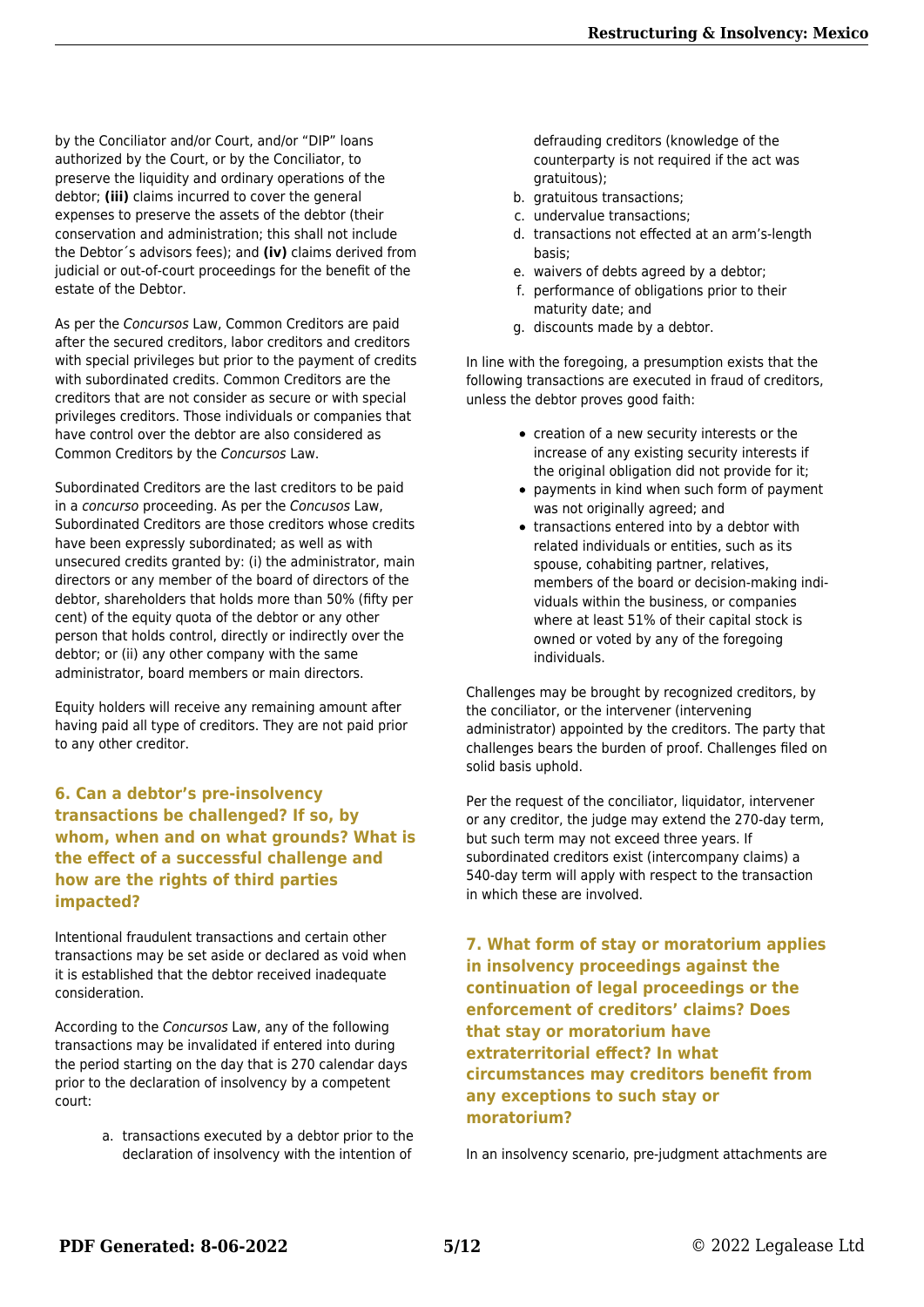not available because one of the consequences of the insolvency declaration is the order to suspend, during the conciliation stage, any writ of attachment or execution against the property and rights of the company.

It generally takes one to two-and-a-half years to enforce an unsecured claim but depending on the circumstances and the proceeding the enforcement might take additional time to get resolved and executed.

Upon the declaration of insolvency by the competent court, a stay is automatically imposed over enforcement of the creditors' rights, which stay remains in full force throughout the conciliation stage.

The court, based on its own opinion or the examiner's recommendation, is entitled to issue pre-emptive measures on the debtor's business operations, including a prohibition to make any due payments of existing obligations or disposing of any property.

**8. What restructuring and rescue procedures are available in the jurisdiction, what are the entry requirements and how is a restructuring plan approved and implemented? Does management continue to operate the business and/or is the debtor subject to supervision? What roles do the court and other stakeholders play?**

As explained, the Concursos Law provides for a single insolvency proceeding known as concurso procedure. The concurso procedure consists of two main stages, conciliation stage and bankruptcy stage, each of them supervised by the Federal Institute of Specialists in Mercantile Insolvency and Bankruptcy Procedures (IFECOM). The first stage of a concurso procedure is the conciliation stage, which is purported to encourage a binding reorganization agreement between the debtor and its creditors (restructuring plan or creditors' agreement) and therefore avoid the debtor's bankruptcy.

During the conciliation stage, the debtor shall negotiate with its creditors to reach a creditors' agreement or reorganization agreement. If a creditors' agreement is reached and approved by the court within the term provided by law, the concurso procedure ends.

To be effective, the reorganization agreement shall be subscribed by the debtor and the recognized or acknowledged creditors representing over 50% of the sum of:

- the amount recognized to the totality of the recognized or acknowledged unsecured and subordinated creditors; and
- the amount recognized to these recognized or acknowledged secured creditors or with special privilege subscribing the reorganization agreement.

Pursuant to the Concursos Law, should the subordinated (intercompany) creditors represent more than 25% of all the acknowledged loans, the majority of the remaining common creditors will vote on the restructuring agreement without considering the subordinated creditors.

The conciliator will also collaborate in the decision regarding whether the business will continue to be operated by debtor's restructuring the debt (debtor-inpossession), or whether it is necessary to remove existing management from the operation of the company.

The second stage of a concurso procedure, if applicable, consists of the bankruptcy stage. The debtor may be declared bankrupt if the conciliation stage ends without the parties reaching a creditors' agreement; the debtor fails to comply with the creditors' agreement; or the debtor requests its bankruptcy, or the conciliator requests the debtor's bankruptcy and the court agrees to grant it.

#### **9. Can a debtor in restructuring proceedings obtain new financing and are any special priorities afforded to such financing (if available)?**

Financing may be granted to the debtor outside of a statutory or formal process. Likewise, liens may be granted, but the debtor has to be very cautious in his actions to make sure that such financing is granted for the purpose of preserving the ordinary course of business and shall be aware of the elements of fraudulent transfer in order to avoid the potential risks associated therewith.

Any debtor-in-possession (DIP) loan will be repaid before any other loan, pursuant to the order of preference rules provided in the Concursos Law. This special or urgent financing is deemed as a claim against the estate of the debtor and would have preference over common creditors, aim to preserve the ordinary course of business and is intended to provide the required liquidity during the procedure. However, DIP financing would not have preference over already secured creditors; the rules include possible loans with priority liens but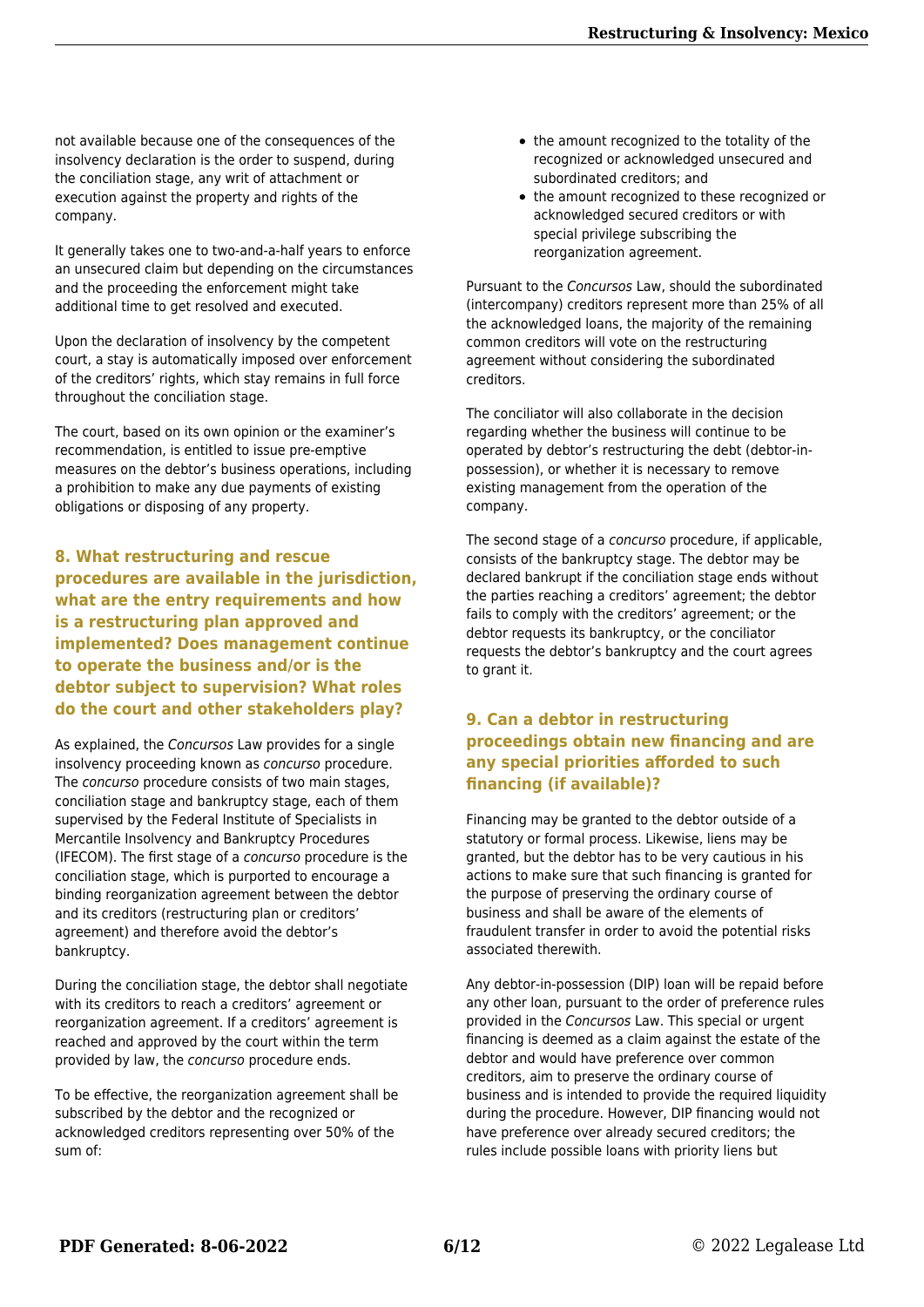without affecting existing priority secured creditors.

#### **10. Can a restructuring proceeding release claims against non-debtor parties (e.g. guarantees granted by parent entities, claims against directors of the debtor), and, if so, in what circumstances?**

The Concursos Law does not provide for specific actions under which the owners/shareholders can be potentially liable to creditors. However, owners/shareholders may be potentially liable to creditors pursuant to the provisions of civil and criminal regulations.

The directors of a company that has not been declared insolvent by a competent court may not be liable for continuing to operate a company under financial distress. However, the transactions related to the collection of a creditor's rights could be subject to review when the company is declared insolvent.

In the event that the company is declared insolvent, directors engaging in any malicious act or conduct that causes the non-performance of the company's payment obligations might be liable to civil actions or even criminal liability, if those acts are proven to be fraudulent.

The Concursos Law provides for events during which a director or managing officer will become liable to the debtor, for the benefit of the estate of the company in a concurso procedure, for any damages and losses of anticipated earnings caused by any unlawful decision they had made, provided they cause damage to the estate of the debtor which led to the insolvency situation of the company. This is regardless of any liability incurred by the director or managing officer under any other law.

#### **11. Is it common for creditor committees to be formed in restructuring proceedings and what powers or responsibilities do they have? Are they permitted to retain advisers and, if so, how are they funded?**

Creditors can organize freely in accordance to their interests. Committees are common and they usually agree on the terms for retaining advisors. Their expenses may be reimbursed by the debtor if such an agreement is reached.

#### **12. How are existing contracts treated in**

**restructuring and insolvency processes? Are the parties obliged to continue to perform their obligations? Will termination, retention of title and set-off provisions in these contracts remain enforceable? Is there any ability for either party to disclaim the contract?**

The declaration of insolvency in a concurso proceeding (i) suspends the ability of the debtor to perform legal acts, which then affects its business and assets; (ii) orders the debtor and any third party having possession of the debtors' assets to deliver all such assets to the receiver; (iii) requires that payments to the debtor only be made with the receiver's authorization; (v) invalidates any acts performed by the debtor or its representatives following the bankruptcy judgment without the receiver's authorization; and (vi) invalidates any payments executed by the debtor after the bankruptcy judament.

The debtor might terminate contracts if this was expressly agreed in the corresponding agreement, but subject to special rules and limitations provided in the Concursos Law (there are special rules for termination of leases, purchase of goods not delivered, deposits, repurchase and derivative agreements, security loan transactions, differential or future contracts, lump sum construction contracts and insurance contracts).

**13. What conditions apply to the sale of assets / the entire business in a restructuring or insolvency process? Does the purchaser acquire the assets "free and clear" of claims and liabilities? Can security be released without creditor consent? Is credit bidding permitted? Are pre-packaged sales possible?**

During insolvency proceedings, the sale of assets to protect the ongoing concern of the debtor shall be subject to the conciliator or intervenor's approval.

Once the liquidation stage is declared, the receiver may proceed to the sale of assets and rights of the estate with the purpose of maximizing the value of the profit to be obtained, while considering the convenience of keeping the company in operation. The sale shall be made through a public bid pursuant to the Concursos Law provisions

The receiver may request the judge's authorization to sell any asset through a proceeding different to the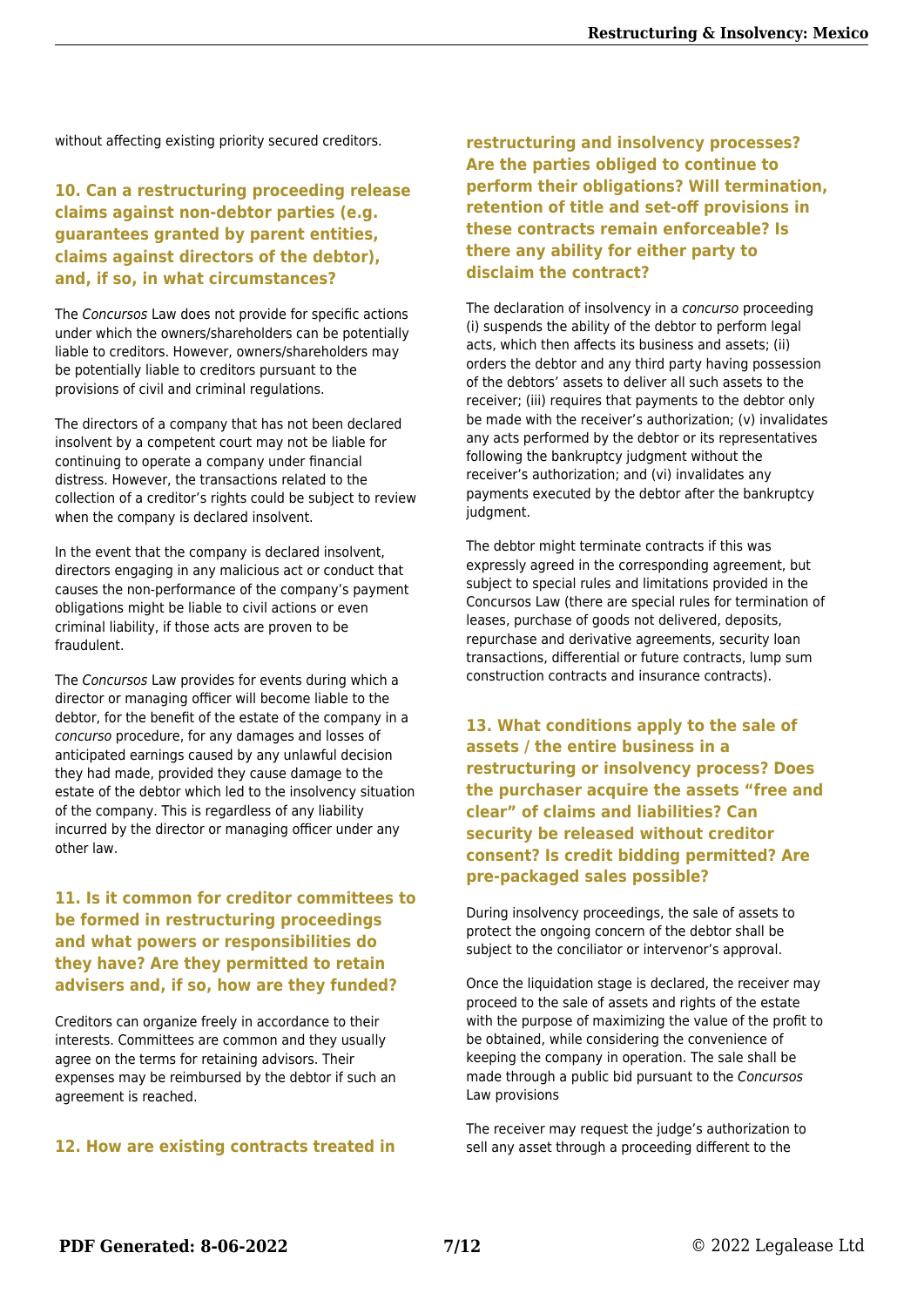public bid when they feel a higher value will be obtained. The judge informs the debtor, recognized creditors and intervenors of this intent and will grant them a term within which to provide any objections

The purchaser will acquire good title as long as the sale is conducted in the same terms as a public auction. The receiver shall follow the rules of publicity and operability to guaranty the transparency of a sale procedure.

A security interest cannot be released without the creditor's consent.

**14. What duties and liabilities should directors and officers be mindful of when managing a distressed debtor? What are the consequences of breach of duty? Is there any scope for other parties (e.g. director, partner, shareholder, lender) to incur liability for the debts of an insolvent debtor?**

The Concursos Law does not provide for specific actions under which the owners/shareholders can be potentially liable to creditors. However, owners/shareholders may be potentially liable to creditors pursuant to the provisions of civil and criminal regulations.

The directors of a company that has not been declared insolvent by a competent court may not be liable for continuing to operate a company under financial distress. However, the transactions related to the collection of a creditor's rights could be subject to review when the company is declared insolvent.

In the event that the company is declared insolvent, directors engaging in any malicious act or conduct that causes the non-performance of the company's payment obligations might be liable to civil actions or even criminal liability, if those acts are proven to be fraudulent.

The Concursos Law provides for events during which a director or managing officer will become liable to the debtor, for the benefit of the estate of the company in a concurso procedure, for any damages and losses of anticipated earnings caused by any unlawful decision they had made, provided they cause damage to the estate of the debtor which led to the insolvency situation of the company. This is regardless of any liability incurred by the director or managing officer under any other law.

Unless good faith and compliance with the duties of care and loyalty can be evidenced members of the board of

directors, as well as relevant employees, of the debtor shall be liable for damages and losses due to some of the following activities:

- voting in board meetings or making decisions regarding the estate of the debtor regardless of a conflict of interest;
- favoring a shareholder or group of shareholders to the detriment of other shareholders;
- obtaining, due to their position and without legitimate cause, direct or indirect economic benefits;
- producing, publishing, providing or ordering information they acknowledge is false;
- ordering or failing to register operations of the debtor or modifying the registry to conceal the real nature of the operations performed, affecting any element of the financial statements;
- ordering or accepting the registration of false information in the debtor's books;
- destroying, modifying or ordering the destruction or modification of systems or accounting registries or the documentation on which these are based; and
- in general, committing malicious or illegal acts.

**15. Do restructuring or insolvency proceedings have the effect of releasing directors and other stakeholders from liability for previous actions and decisions?**

No.

**16. Will a local court recognise foreign restructuring or insolvency proceedings over a local debtor? What is the process and test for achieving such recognition? Does recognition depend on the COMI of the debtor and/or the governing law of the debt to be compromised? Has the UNCITRAL Model Law on Cross Border Insolvency or the UNCITRAL Model Law on Recognition and Enforcement of Insolvency-Related Judgments been adopted or is it under consideration in your country?**

According to the Concursos Law, a foreign proceeding is defined as a collective or universal proceeding, whether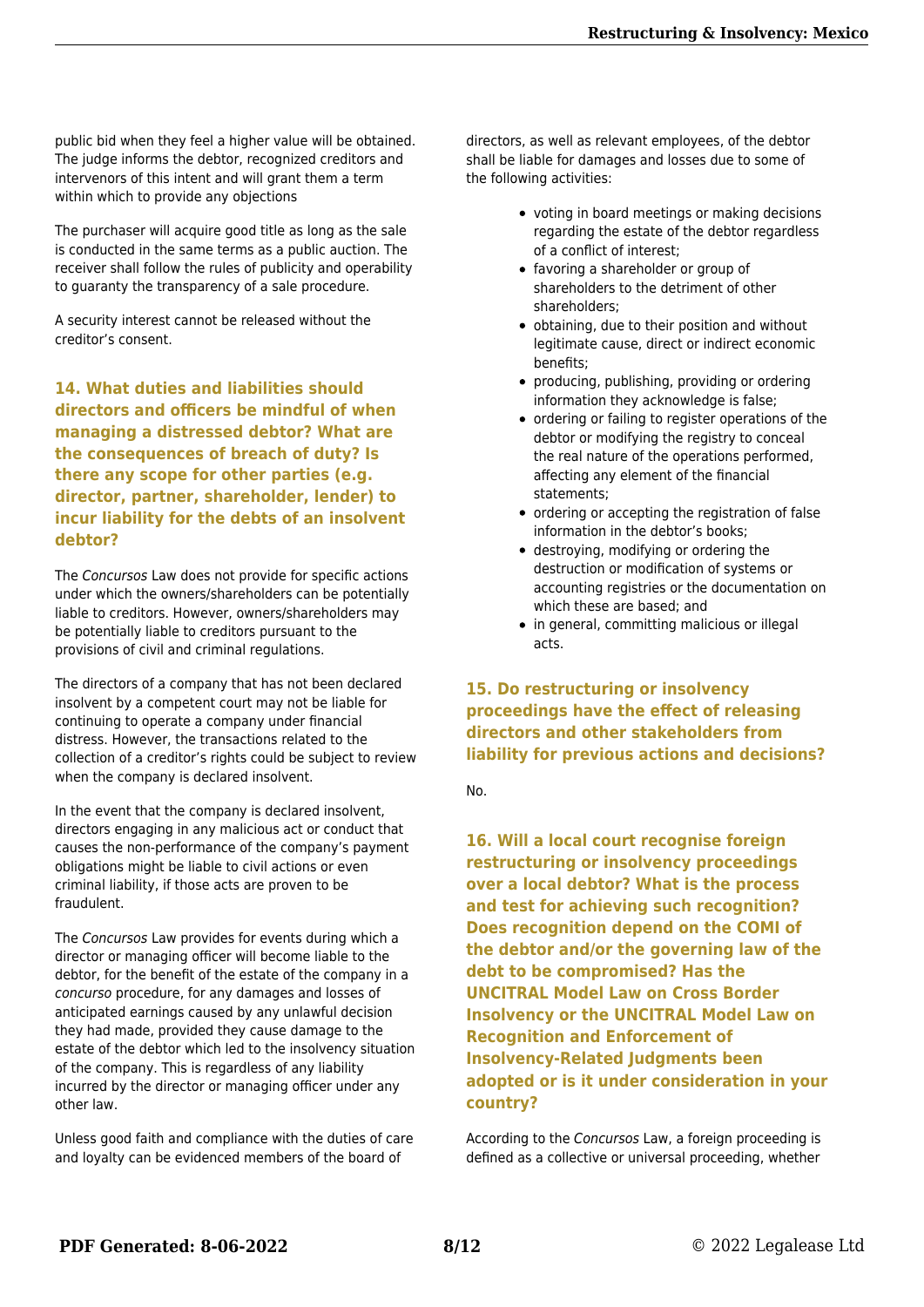judicial or administrative, including provisional proceedings, followed in a foreign state pursuant to a law governing bankruptcy, liquidation, or insolvency matters of the debtor; as a result of these proceedings, the property and businesses of the merchant may result subject to the control or supervision of a foreign court, for purposes of reorganization or liquidation.

The Concursos Law recognizes foreign proceedings in bankruptcy, insolvency and reorganization matters, and it recognizes foreign representatives appointed through a recognition request. In this regard, the Concursos Law recognizes foreign proceedings when legally held in a foreign country in accordance with bankruptcy or insolvency laws applicable to the debtor due to its activities, the location of assets or other similar causes.

Under the Concursos Law a 'foreign representative' is the individual or entity that: (i) has been empowered under a foreign bankruptcy procedure to administrate the reorganization or settlement of the business; or (ii) has been designated as the representative of such foreign bankruptcy procedure.

The Concursos Law states that any representative of a foreign bankruptcy procedure may request the presiding Mexican court for the recognition of the foreign bankruptcy procedure during a concurso procedure.

Pursuant to the Concursos Law, any foreign representative is entitled to appear directly before the presiding Mexican court in all procedures brought under the Concursos Law. Such a filing should be made by means of an interlocutory procedure before the civil federal court knowing of the concurso principal proceeding. The interlocutory recognition procedures shall follow the following stages:

- a. Delivery of a copy of the recognition request to the creditors who have appeared at the procedure abroad, so that within the term of five days, they declare that which is in their best interest.
- b. The foreign representative's allegations will be taken as certain in the case of the creditors who fail to deliver their reply during the term specified for such effects.
- c. Evidence will be offered in the interlocutory claim and in the interlocutory reply; once the term of the five days has elapsed, the Mexican court will summon the parties to a hearing of proofs and pleas that will be held within the 10 following days.
- d. When offering expert or testimonial tests, at the time of offering the test, one copy of the interrogations shall be exhibited to each one of the parties so that they can formulate

verbal or written questions when verifying at the hearing. Three witnesses are allowed for each fact. The Mexican court may designate an expert or those that it considers necessary, in order to render joint or separate opinions with the parties' experts. With the purpose that the parties produce their proofs at the hearing, the authorities or civil employees have the obligation to dispatch them promptly.

e. Once the hearing is concluded and within the term of three days and without summons, the Mexican court will pronounce the interlocutory judgment relative to the recognition of a foreign procedure.

In terms of the Concursos Law, there are two ways under which a Mexican court can recognize a foreign bankruptcy procedure: (i) as a principal procedure, when the foreign procedure is brought to a court with jurisdiction in the place where the business has its main place of interests; and (ii) as a non-principal procedure, when the foreign procedure is brought to a court with jurisdiction in the place where the business has an establishment.

The main difference between the recognition of a foreign bankruptcy procedure as a principal procedure or as a non-principal procedure is in the direct effect of such recognition over the business's assets located in Mexico.

Pursuant to the Concursos Law, if a foreign bankruptcy procedure is recognized as a principal procedure; any and all foreclosure over the business's assets, and any and all rights to transfer or grant any lien over business' assets, shall be suspended.

A Mexican court shall recognize the foreign bankruptcy procedure as a non-principal procedure if the debtor has a permanent place of business outside Mexican territory, but not as a principal foreign bankruptcy procedure.

The recognition aspects of a non-principal foreign bankruptcy procedure are as follows: the granting of appropriate injunctions that concede to a Mexican court to protect the business's assets or the creditors' interests, who may request through the foreign representative, that the receiver, conciliator or examiner, as the case may be: suspends all execution injunctions against the business assets; suspends the rights exercised to transmit or to mortgage the business assets, as well as to dispose of such assets in any other way; orders the delivery of evidence or the provision of information regarding the business's assets, activities, rights or liabilities of the business; entrusts the foreign representative, the receiver, conciliator or examiner, with the administration or foreclosure of all or part of the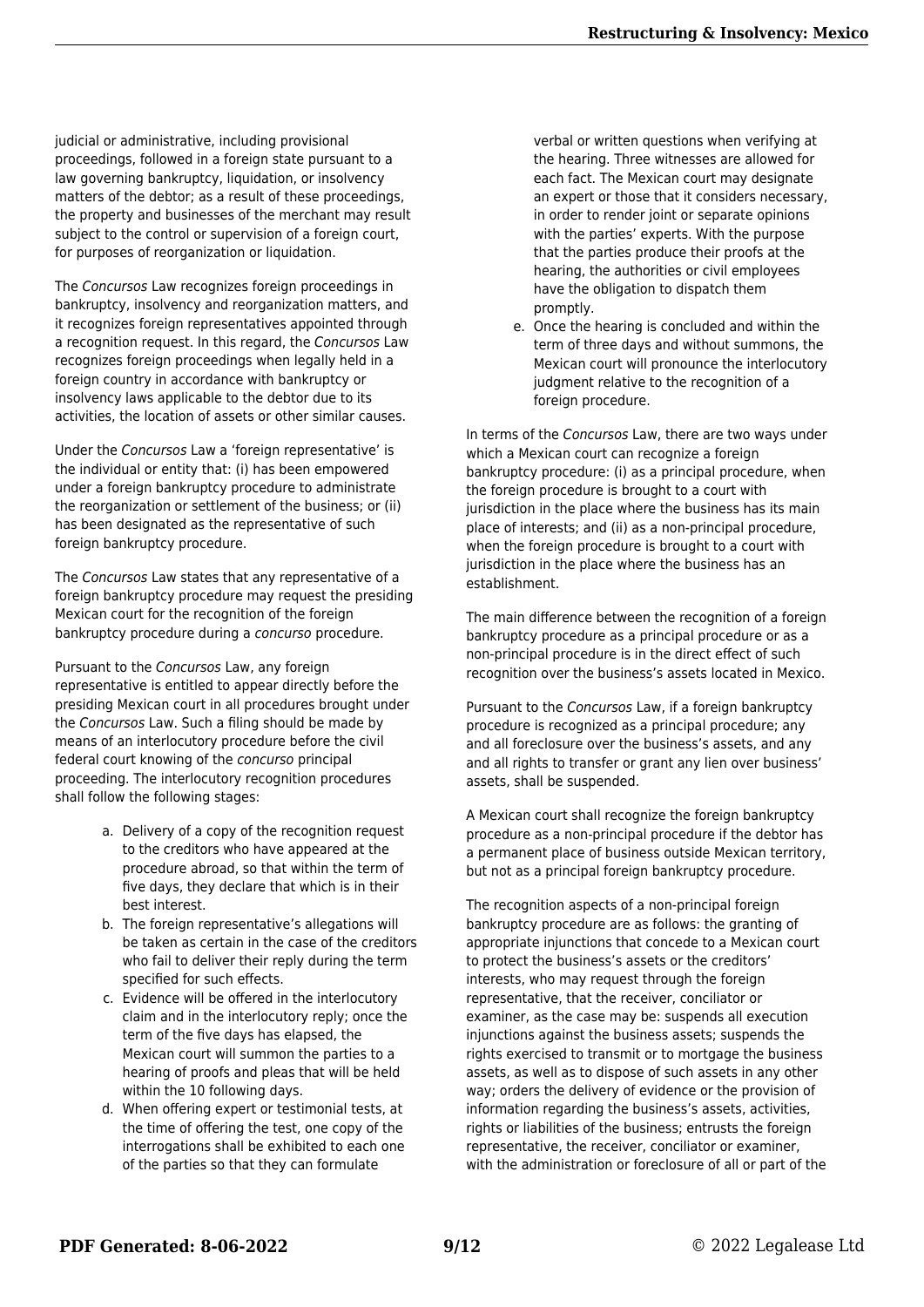business' assets located in Mexican territory; extends every granted injunction granted by the foreign recognition procedure request; and grants any other injunction that under Mexican law may be grantable to a receiver, conciliator or examiner.

Once a foreign procedure is recognized, the foreign representative will be able to ask the receiver, conciliator or examiner, to entrust, through a foreign representative, the distribution of all the business' assets located in Mexican territory. The Mexican court must make sure that the creditors' interests domiciled in Mexico are sufficiently protected so that it may decree the injunctions mentioned above.

The foreign representative has the power and capacity to ask that the examiner, the conciliator or the receiver, initiates the recovery of assets actions for the recovery of assets that belong to the entirety of a property, and of nullity acts concerning the defrauding of creditors. The authorization of the foreign representative to take part in the procedures promoted against the businessman that are in the proceedings and that have a patrimonial content can take place.

The injunctions that may arise from the recognition of a foreign bankruptcy procedure under a concurso procedure depend on the procedural phase, namely as from the filing of the recognition request throughout the corresponding resolution, and as from the issuance of the recognition resolution.

Therefore, and provided that the above-mentioned is followed, if a company organized under the laws of Mexico entered into extraterritorial bankruptcy or insolvency proceedings those proceedings would be recognized within Mexican jurisdiction.

With respect to the insolvency matters, the international documents that served as basis for the current provisions of the Concursos Law are the "Model Law for Cross Border Insolvency" of the UNIDROIT and the "Effective Insolvency Systems" of the World Bank.

Some of the international treaties to which Mexico is party that are related to insolvency matters are those regarding powers of attorney, judicial requests, request letters, and notifications of judicial or extrajudicial documents in civil and commercial matters.

**17. For EU countries only: Have there been any challenges to the recognition of English proceedings in your jurisdiction following the Brexit implementation date?**

#### **If yes, please provide details.**

N/A

#### **18. Can debtors incorporated elsewhere enter into restructuring or insolvency proceedings in the jurisdiction? What are the eligibility requirements? Are there any restrictions?**

Foreign bankruptcy procedures can be recognized as a principal procedure by a Mexican court, in which case any and all foreclosure over the business's assets, and any and all rights to transfer or grant any lien over business' assets, shall be suspended.

Upon the recognition of a foreign procedure, the foreign representative will be able to ask the receiver, conciliator or examiner, to entrust, through a foreign representative, the distribution of all the business' assets located in Mexican territory. The Mexican court must make sure that the creditors interests domiciled in Mexico are sufficiently protected so that it may decree the injunctions briefed above.

The domicile of the debtor is relevant, as it is required that certain jurisdiction prerequisites are met pursuant to the federal commercial legislation. Article 17 of the Concursos Law provides that the jurisdiction of a bankruptcy case corresponds to the district courts of the (i) domicile of the debtor, or (ii) the principal place of its business, as the case may be.

Only Mexican entities or foreign entities with branches or agencies exercising acts of commerce within Mexican territory may file a petition for insolvency declaration when they are unable to and can no longer comply with their obligations.

#### **19. How are groups of companies treated on the restructuring or insolvency of one of more members of that group? Is there scope for cooperation between office holders?**

The commercial insolvency of a debtor that is part of a corporate group does not imply the insolvency of the holding company or its subsidiaries. An individual analysis of each entity shall evidence whether it is eligible to be declared in concurso.

Nevertheless, Debtors which are part of the same corporate group may simultaneously request the joint judicial concurso declaration, without need of estate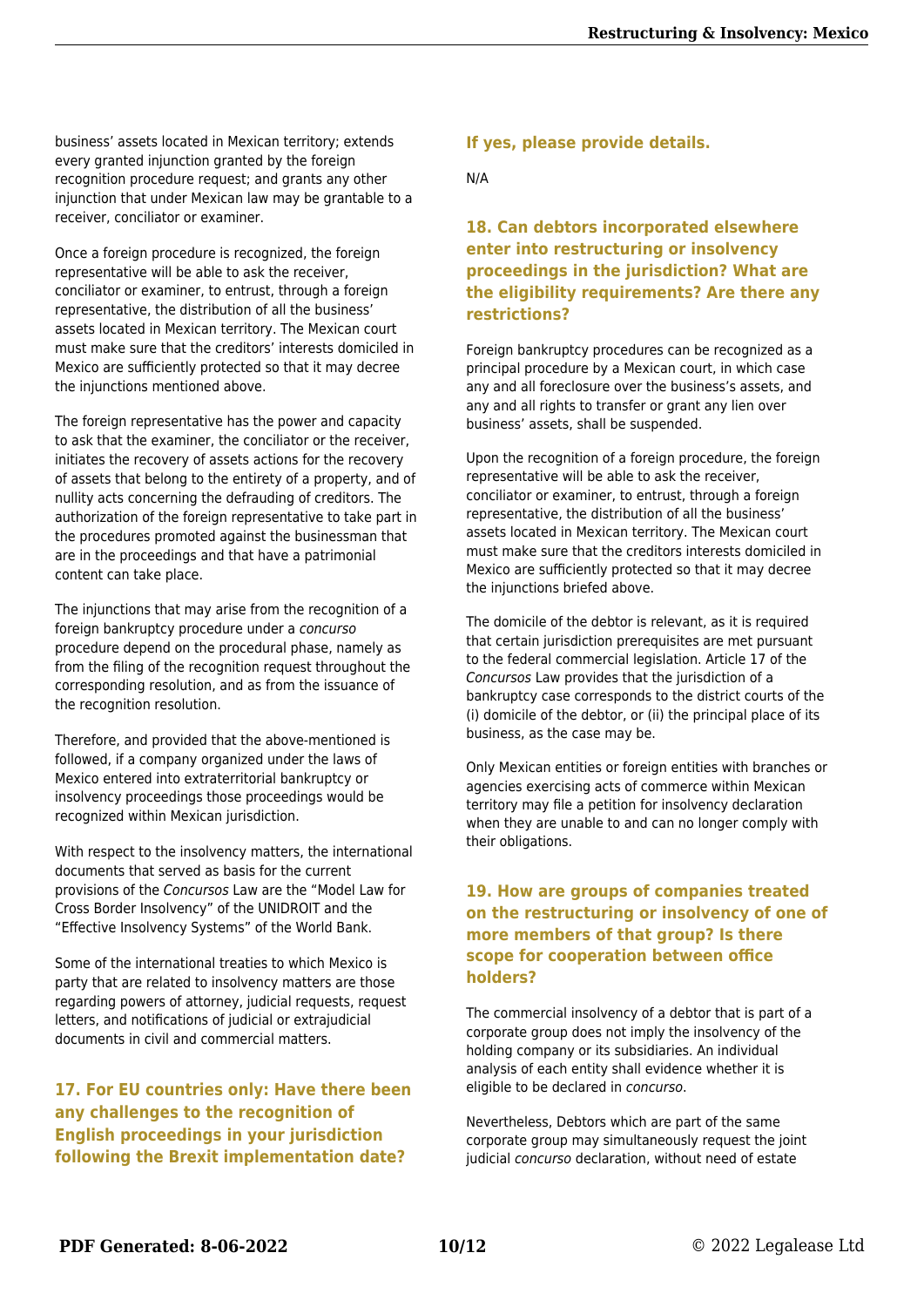consolidation. For the joint concurso procedure it is enough that one of the parties of the group is under the assumptions of insolvency under the Concursos Law, and that such condition places one or more of the parties forming the corporate group under the same situation.

Creditors of debtors that are part of a group that meet the assumptions described above may claim the joint judicial concurso procedure. The joint judicial concurso procedure can be cumulative with other concurso procedures.

**20. Is your country considering adoption of the UNCITRAL Model Law on Enterprise Group Insolvency?**

N/A

**21. Did your country make any changes to its restructuring or insolvency laws in response to the Covid-19 pandemic? If so, what changes were made, what was/is their effect and were/are they temporary or permanent?**

Mexico did not respond by enacting emergency legislation and implementing measures concerning restructurings, rights of creditors and insolvency proceedings during the pandmic. Although there was an initiative from the Mexican Bar Association to modify the Concurso Law intended to include an "Emergency Regime" to assist debtors in having an expedite access to courts in an unforeseen circumstance, force majeure or emergency declaration, health contingency or natural disaster, such initiative did not obtain any progres.

#### **22. Are there any proposed or upcoming changes to the restructuring / insolvency regime in your country?**

On March 4, 2022 the General Decree 4/2022 of the Plenary of the Federal Judiciary Council was published in the Official Gazette of the Federation. Such decree ordered the creation of the First and Second District Bankruptcy Courts located in Mexico City which would have jurisdiction throughout the country.

The Decree provided that the on-going bankruptcy proceedings filed from November 16, 2020, being processed before any District Judge in Mexico, regardless of their procedural stage, should be transferred to the

new Concurso Courts. Likewise, the amparo (constitutional) proceedings derived from the insolvency proceedings filed from November 16, 2020 would also be transferred to the new Concurso Courts.

#### **23. Is it a debtor or creditor friendly jurisdiction?**

The Concursos Law requires the debtor´s approval to pass a restructuring plan or creditors agreement.

**24. Do sociopolitical factors give additional influence to certain stakeholders in restructurings or insolvencies in the jurisdiction (e.g. pressure around employees or pensions)? What role does the state play in relation to a distressed business (e.g. availability of state support)?**

The government plays an active role in special reorganizations considered as such by the Concursos Law, such as business reorganizations of debtors that provide public services pursuant to government concessions, business reorganization of credit institutions and business reorganization of auxiliary credit institutions.

#### **25. What are the greatest barriers to efficient and effective restructurings and insolvencies in the jurisdiction? Are there any proposals for reform to counter any such barriers?**

An important barrier was that unfortunately, in Mexico there were no specialized insolvency/bankruptcy courts. Federal district courts were competent to hear these insolvency processes and usually wete not familiarized with the particular and complicated nature of insolvency proceedings.

With the recent General Decree 4/2022 that created two new specialized insolvency courts we expect that this barrier will be tackled. However, we still need to underline that the judicial power should receive training and education on insolvency and bankruptcy matters so they are prepared to assist companies in distress and maintain their existence to avoid that a generalized default in its payment obligations, put at risk their viability and that of those with whom it makes business.